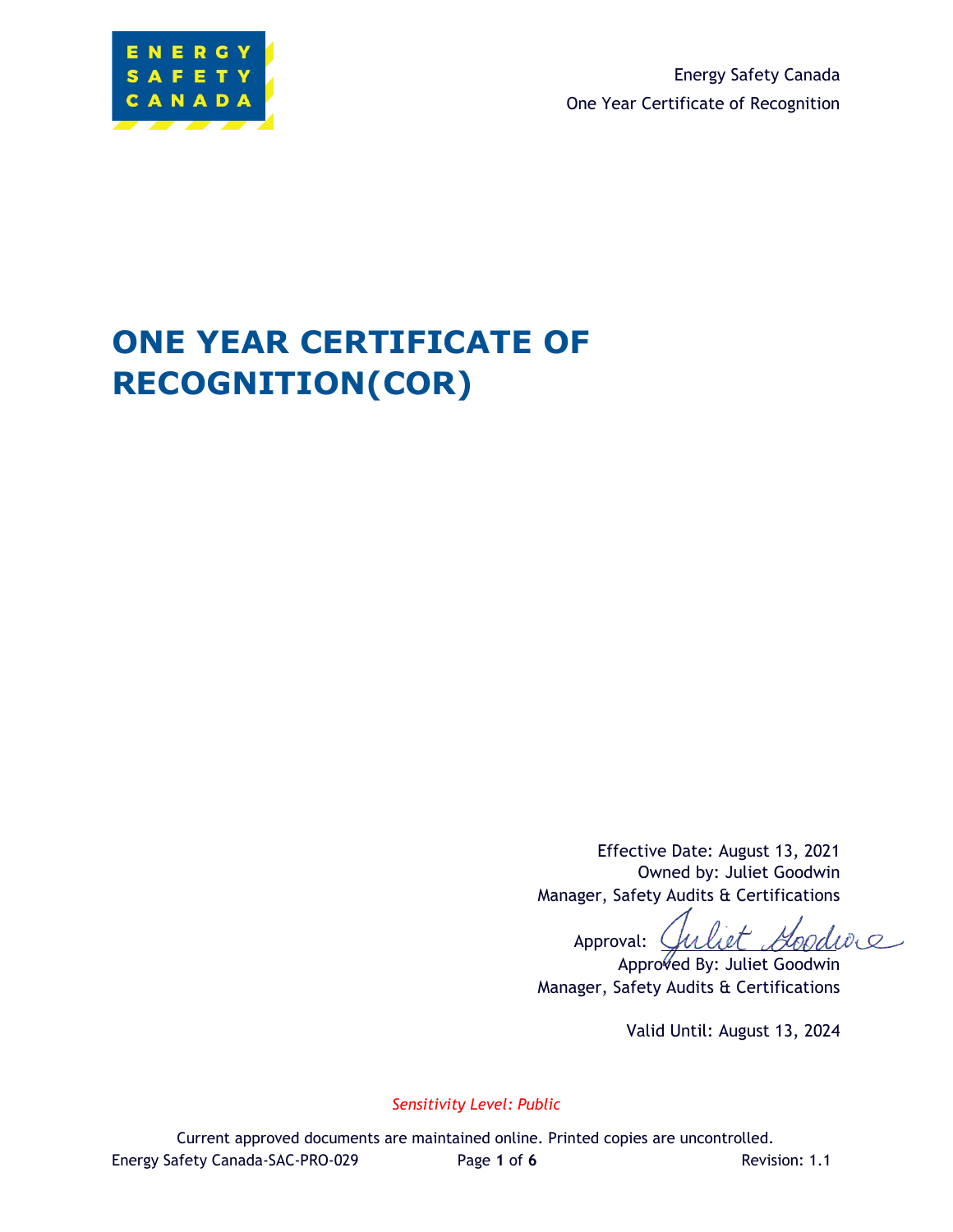

# **SUMMARY OF CHANGES**

This Summary shows:

- All changes from last approved and published document
- The location within the document where the changes have been made

| <b>Version</b> | Date                | Author(s)     | <b>Revision Notes</b>                                                                                                                                                                                                   |  |
|----------------|---------------------|---------------|-------------------------------------------------------------------------------------------------------------------------------------------------------------------------------------------------------------------------|--|
| 1.0            | January 15,<br>2019 | Melissa Mass  | This is the first revision of the<br>One Year Certificate of<br>Recognition (COR). This revision<br>brings the Procedure template<br>into alignment with the<br>templates used by the Governing<br>Documents Framework. |  |
| 1.1            | June 24, 2021       | Carol Hockley | 3 Year Review                                                                                                                                                                                                           |  |

R<sub>3</sub> Requirements changed in the new revision will be identified with a revision triangle beside it.

# **SUMMARY OF REVIEWERS**

The following people were involved in the review of this Procedure.

| <b>Name</b>          | <b>Position</b>                               |
|----------------------|-----------------------------------------------|
| Juliet Goodwin       | Manager, Safety Audits and Certifications     |
| <b>Carol Hockley</b> | Coordinator, Safety Audits and Certifications |
|                      |                                               |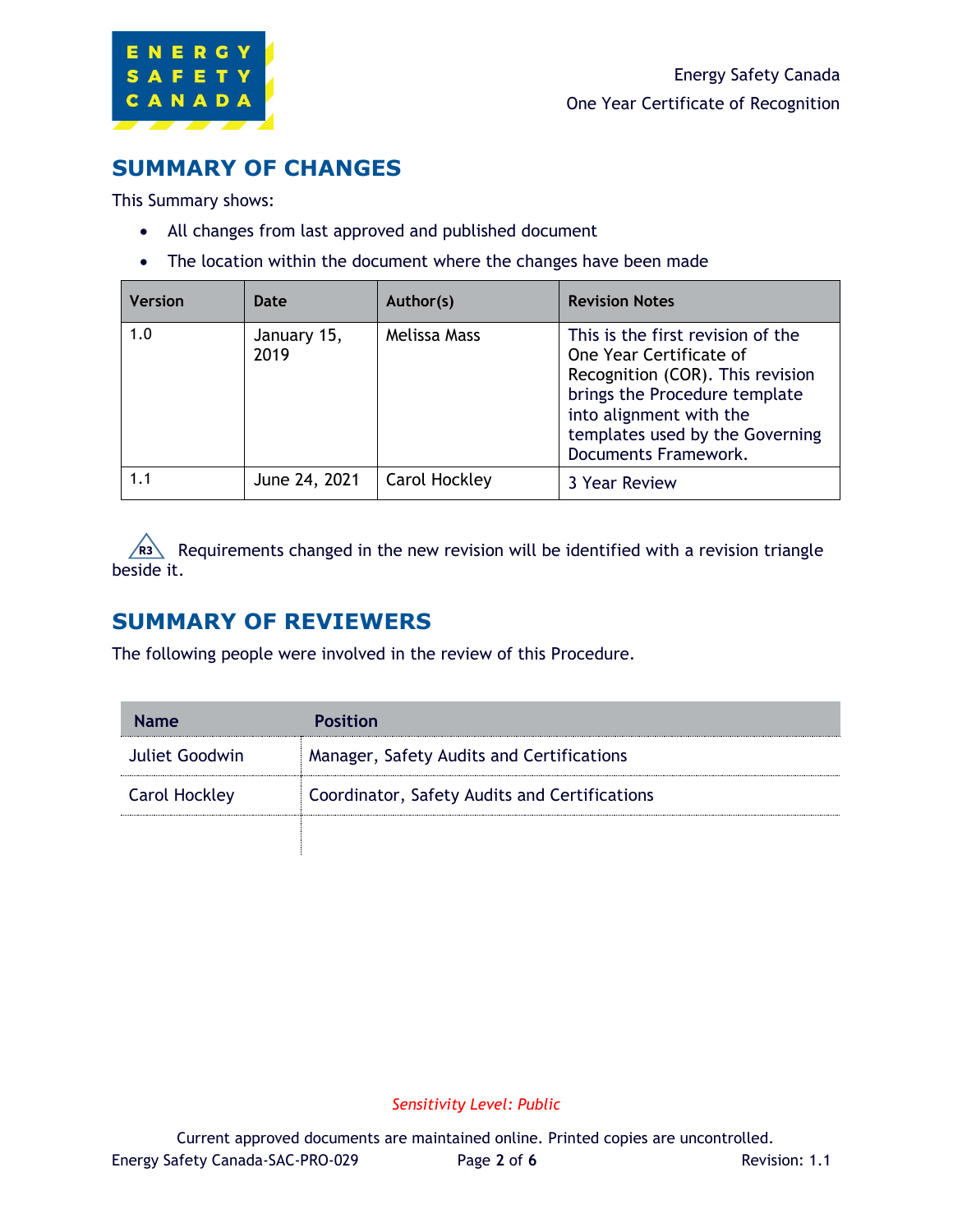

# **TABLE OF CONTENTS**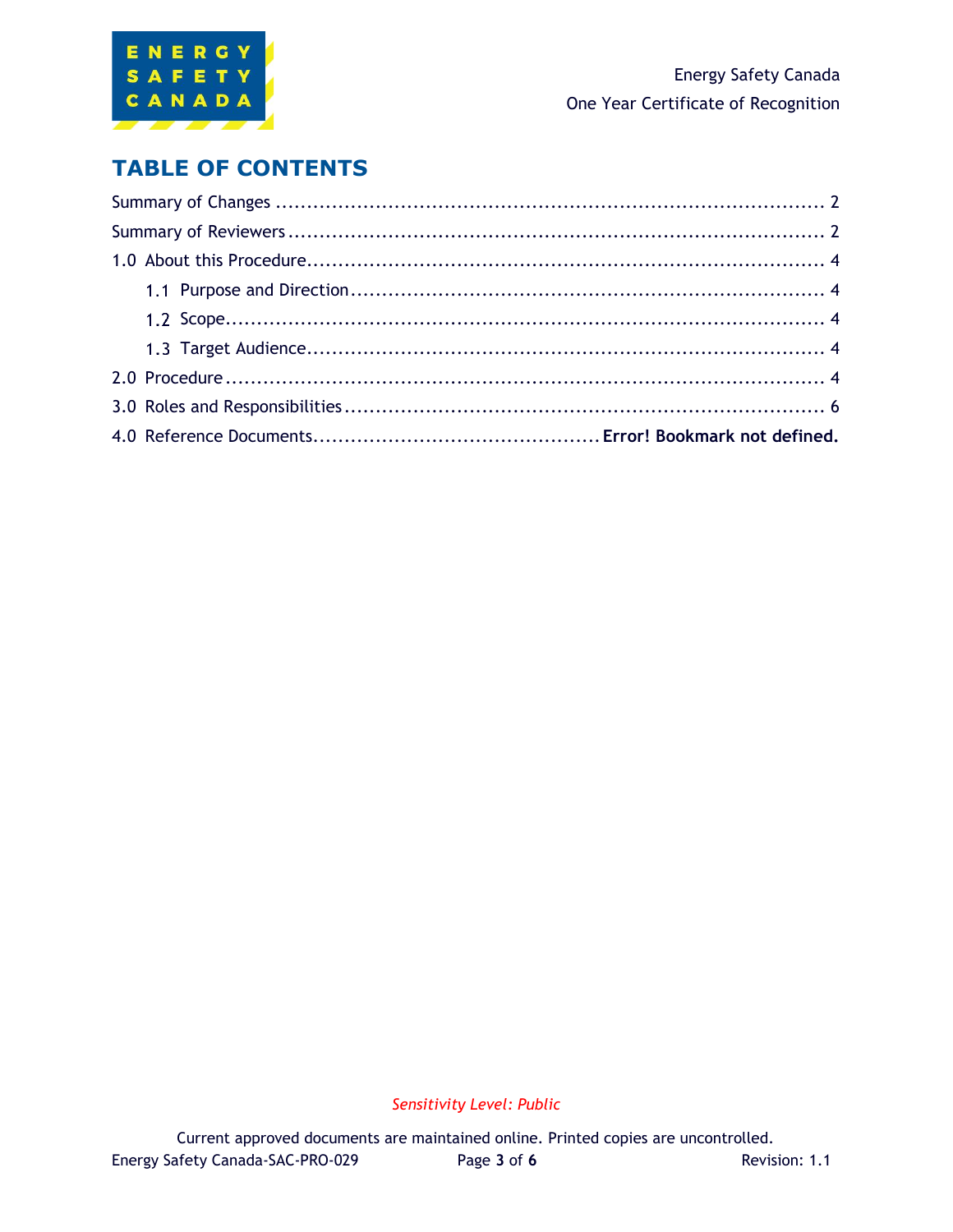

# **1.0 ABOUT THIS PROCEDURE**

#### $1.1$ **Purpose and Direction**

A One-Year Certificate of Recognition (COR) or Small Employer Certificate of Recognition (SECOR) may be issued to allow certification of employers who have undergone a period of rapid growth, and/or where their health and safety management system has not been in place for a full 12 months to allow for the awarding of a regular, three-year certification.

Sometimes employers may experience a situation when, due to general economic conditions, their operations are substantially diminished to the point where they have no active worksites, or where their activity levels are so low that representative audits cannot be conducted. In this situation, an employer may also apply to Energy Safety Canada for a oneyear COR.<sup>1</sup>

#### $1.2$ **Scope**

A One-Year COR or SECOR is available for all provinces except BC. Employers may be issued a One-Year COR or SECOR in certain situations as specified by this procedure.

#### $1.3<sub>1</sub>$ **Target Audience**

The target audience for this document is all Energy Safety Canada personnel in any work location. This includes Employers and Auditors.

# **2.0 PROCEDURE**

- 2.1 Employers may be issued a One-Year COR or SECOR in certain situations as specified by this procedure if one of the following situations applies:
	- An employer's health and safety management system has been recently implemented, and has not been functioning for a minimum of one-year (which is necessary to meet documentation requirements for three-year certification)
	- Regular employers must have documentation to verify that their health and safety management system has been in place for at least three months to qualify for a One-Year COR
	- Small employers with health and safety management systems that have been in place for less than three months must submit documentation that verifies their system is actively in use within 6 months of their certifying audit to retain their SECOR
	- An employer is attempting to recertify their COR, but their documentation from the previous year is incomplete and cannot substantiate that their health and safety management system has been operating continuously for the minimum one-year period
	- *Sensitivity Level: Public* • An employer who is attempting to recertify and who typically has active worksites or field operations, may due to general economic conditions, experience a significant reduction in their operations to the point where they have no active worksites, or where their activity level is so low compared to their normal business that a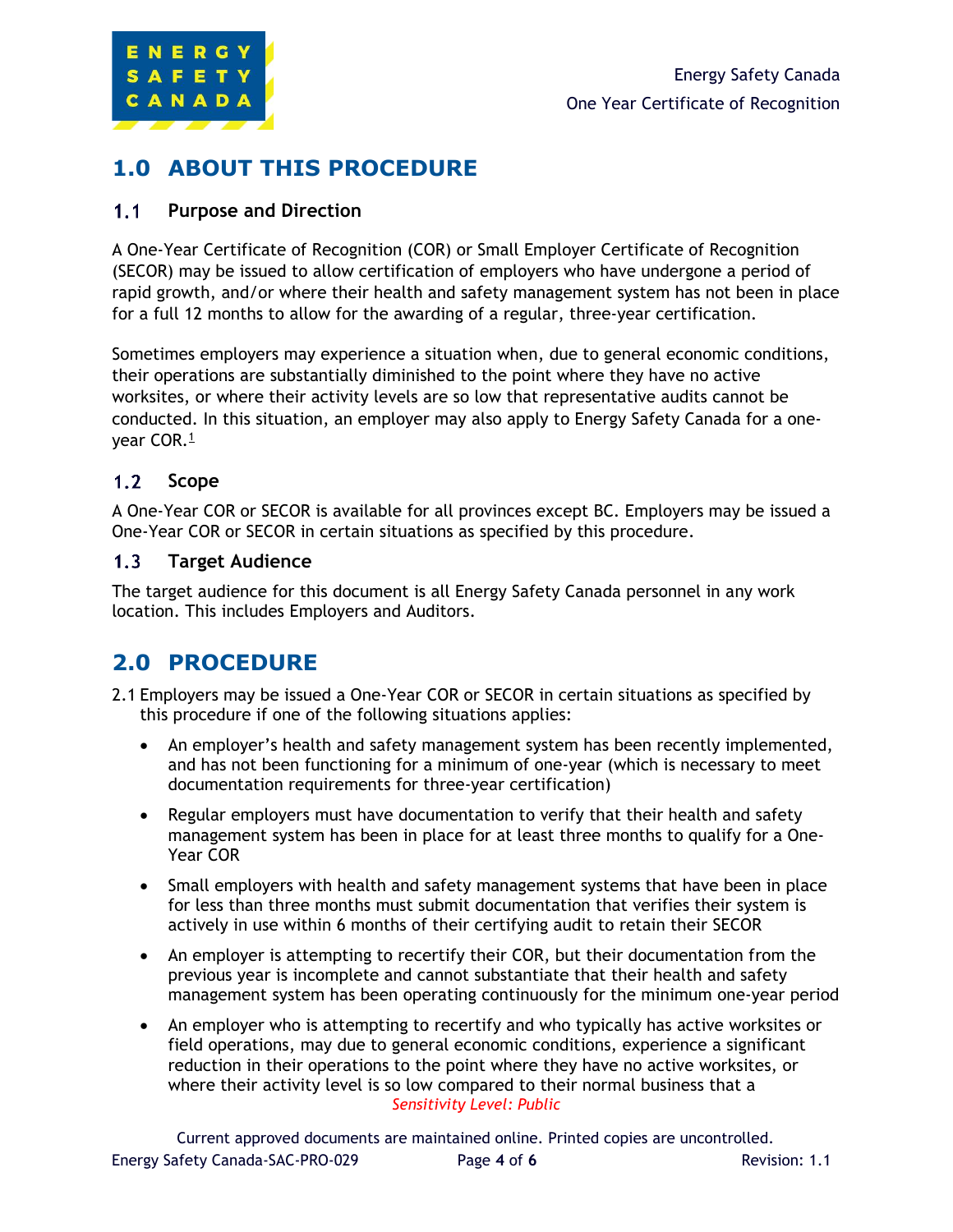

representative audit cannot be conducted. In this circumstance an employer may conduct a recertification audit for a One-Year COR with the prior approval of Energy Safety Canada

- An out-of-province employer has successfully completed the requirement for one-year certification<sup>2</sup>
- 2.2 In situations where an external auditor is being used to complete the audit, the auditor must recognize that a 1-year certificate is appropriate and apply for it at the time of registration.
- 2.3 Energy Safety Canada must apply to some jurisdictions at the time of registration to confirm permission to conduct an audit that results in a one-year COR.
- 2.4 Energy Safety Canada will then recommend to the applicable governing body that the employer be granted a One-Year COR once the quality assurance deems it to be a successful audit.
- 2.5 Energy Safety Canada must document the rationale for recommending a One-Year COR as part of the COR request.
- 2.6 Energy Safety Canada may direct that an employer be issued a One-Year COR rather than a regular, 3-year certification, following a successful certification audit that occurred as the result of:
	- Successful completion of a certification re-audit, as part of an onsite audit review (OSAR), or verification audit process
	- Completion of serving a suspension of their COR or SECOR certification, for any reason
	- An Employer being deemed guilty of misrepresenting their COR-status